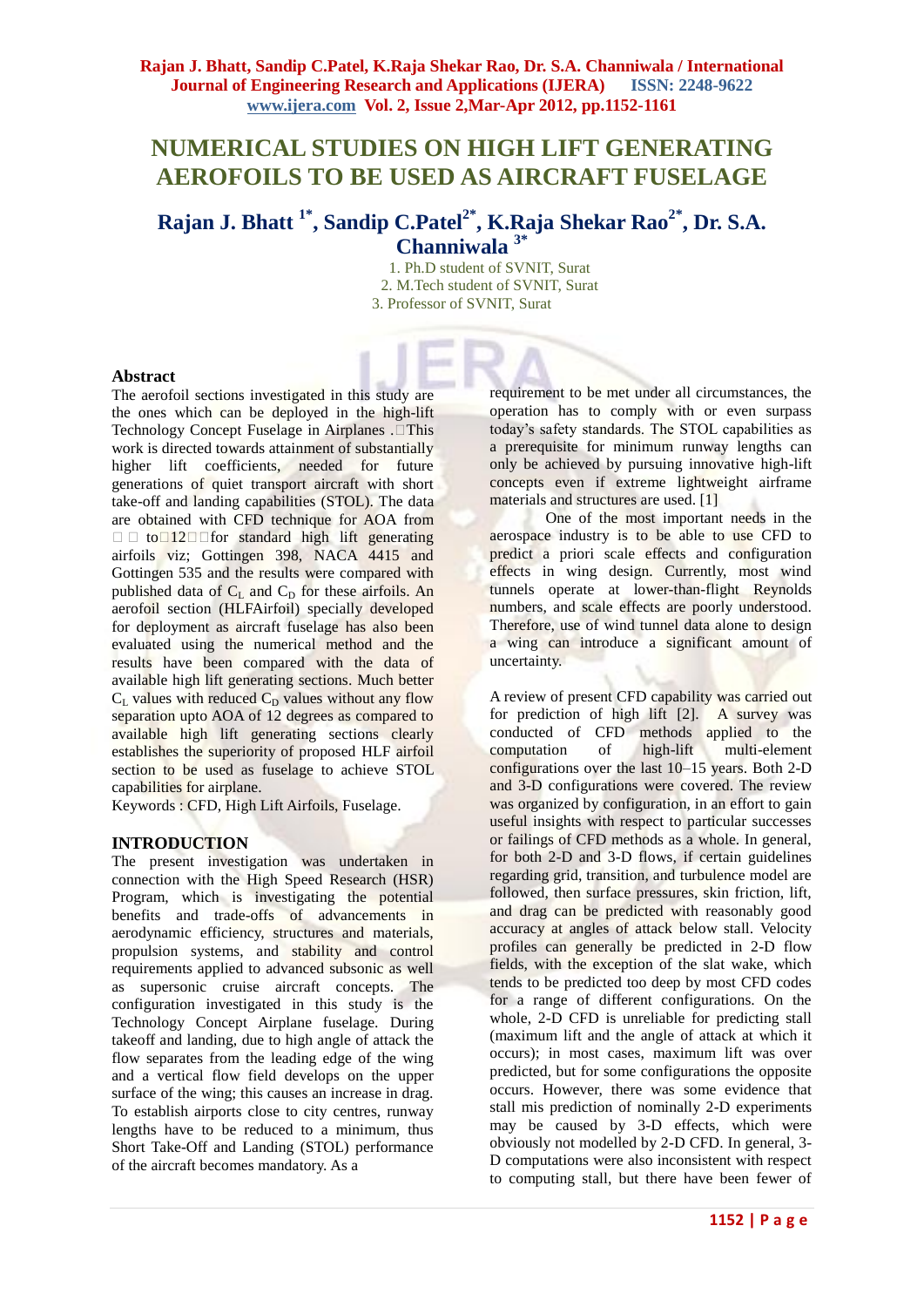these applications to date. The paper concludes with a list of challenges that confront CFD at the start of the next decade, which should witness a dramatic increase in the number of CFD applications for 3-D high-lift configurations.

The Analysis of Post-Support and Wind-Tunnel wall interference on Flow Field about Subsonic High-Lift High-Speed Research Configuration, Experimental forces, moments, and surface pressures are compared with computational data was studied by T. J. Mueller [3]. The results of the wing-body TCA high-lift configuration in free air and with post wind-tunnel walls are presented.

Nathan Logsdon , Dr. Gray Solbrekken[4]have developed a procedure to model airflow numerically over airfoils using Gambit and FLUENT. They created and meshed two and three dimensional models for the airfoil 0012 in Gambit using geometry. Data for airfoil geometry was collected from the National Advisory Committee for Aeronautics. Those models were read into FLUENT where flow boundary conditions were applied and the discretized Navier-Stokes equation were solved numerically.

The airfoil sections lift coefficient from the numeric simulation as compared with experimental data from the literature and shown to agree within  $10\%$  for angle of attack below  $10^0$ . Accurate lift coefficients could not be generated for angles of attack greater than  $10^0$ . They made an attempt to demonstrate wing tip vortices from the 3-D model. Unfortunately , due to the inability to develop a reliable mesh this task was not successfully completed. As the angle of attack increased the accuracy of both models dropped dramatically.

F. X. Wortmann [5] studied the aircrafts that fly in a low Reynolds number range which is much less explored. He stated that the requirements with respect to suitable aerofoil for the wing in these aircrafts are much simpler since these machines are aimed to fly mostly between the best glide ratio and the stalling speed. He concluded that at the high aspect ratio of wings, the aerofoils will develop minimum drag when  $C<sub>L</sub>$  value is between 1.0 t0 1.4 and Reynolds number is between  $3x10^5$ . F. Le Chuiton et al. [6] have made the computation of the Helicopter Fuselage Wake with the SST, Model. Results for the loads, pressure distribution and skin friction lines have been compared to each other and against wind tunnel experimental data with flow angle of side-slip  $\beta = 0^0$ , Mach number  $M\infty = 0.116$  and Reynolds number per unit length  $Re = 2.5x10<sup>6</sup>$ . As expected all simulations capture equally well the pressure distribution on the top centre-line, apart from the tail boom where both the XLES and the DES computations, in accordance to

each other, predict a somewhat lower pressure. On the bottom symmetry line, the front part doesn't raise any problem either, but discrepancies between the various solutions occur in the region of the backdoor. Almost all simulations render correctly the pressure rise on the top part of the backdoor close to the junction to the tail boom. On the opposite, close to the support strut, the agreement could be better: all but the XLES simulation overestimate the pressure, while the XLES underestimates it.

S. Melber-Wilkending et al. [7] have used the MEGAFLOW-Software for High Lift Applications. This project is concerned with the numerical simulation of the viscous compressible flow around transport aircraft high lift configurations and its validation against wind tunnel experiments. The investigations are based on the solution of the Reynolds-averaged Navier-Stokes equations (RANS) using the MEGAFLOW code system with a finite volume parallel solution algorithm. The numerical simulation of the flow around a complete aircraft in high lift configuration up to maximum lift conditions is one of the major areas. The reference experiments are conducted in the large low speed facility of the German-Dutch wind tunnel DNW at a free stream Mach-number of  $M =$  $0.22$  and a chord Reynolds number of  $Re = 2x10^6$ . In this numerical analysis angle of attack  $\alpha$  < 15<sup>°</sup> is quite good, the predicted lift coefficients between  $15\degree < \alpha < 22\degree$  are 5% lower than the measured coefficients. Beginning with  $\alpha = 22^\circ$  the lift increases again, without predicting a clear maximum lift in the simulated range angle of attack. For a descriptive discussion of the lift breakdown, the subsequent section includes flowfield stream-line figures at angles of attack of 4*◦*, 12*◦* and 22*◦*.

Christopher L. Rumsey. [8] have given an overview of CFD capability applied to the prediction of high-lift flow fields. A survey is conducted of CFD methods applied to the computation of high-lift multi-element. In general, for both 2-D and 3-D flows, if certain guidelines regarding grid, transition, and turbulence model are followed, then surface pressures, skin friction, lift, and drag can be predicted with reasonably good accuracy at angles of attack below stall. Velocity profiles can generally be predicted in 2-D flow fields, with the exception of the slat wake.

In general the study of literature reveals that the CFD predictions are reliable near cruise conditions where there is little or no flow separation and other high lift devices are not deployed.

#### **2.1 CFD ANALYSIS OF AEROFOIL IN 2D**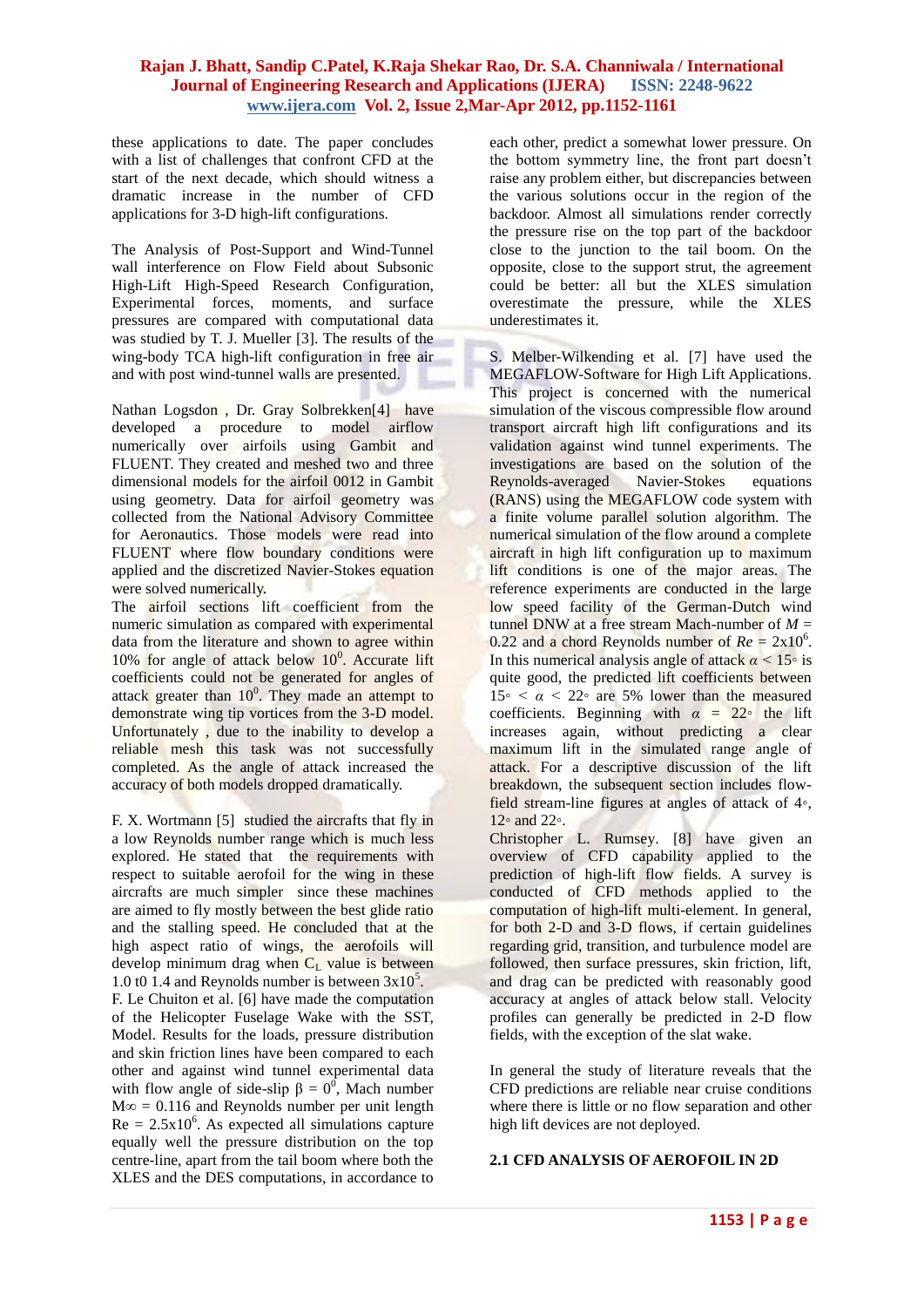The central theme of this research project is to do the aerodynamic design of the fuselage of an aircraft, such that it results in generation of extra lift for the aircraft, along with simultaneous reduction of drag, thereby not only reducing the takeoff and landing velocities of the aircraft but also, significantly reducing their propulsive thrust requirement. This proposition has far reaching consequences not only in terms of improved economy and reduced emissions, but also enhanced safety of operation. Towards this end the initial calculations and estimations were done by obtaining the technical data of three of the most commonly used passenger aircrafts viz, Boeing 747, Airbus A310, and Boeing 777. The modified fuselage shapes were based on some of the standard published NASA aerofoils, and using the available data, the implications of the modified fuselage shape were evaluated.

Initially NACA's Gottingen 398 aerofoil was chosen to represent the aircraft fuselage. The reason for this choice was that the foil is geometrically very similar to the special aerofoil designed for this purpose and its performance parameters are available from NACA's published data. Using this aerofoil the CFD analysis was carried out and  $C_{L}$ ,  $C_{d}$  and  $C_{M}$  coefficients were evaluated for various angles of attack with 50 m/sec air velocity. This air velocity was chosen for CFD analysis purpose due to the fact that the whole objective of this research is to evolve a fuselage which will generate additional lift thereby bringing down the takeoff velocity from the present magnitude of around 300kmph to a value in between 150 to 200kmph which translates to about 45 to 55m/s. The CFD analysis was carried out using fluent software. The results were subsequently compared with published data. Later two more aerofoils from NACA series viz: NACA 4412 and Gottingen 535 were tested in similar fashion and the CFD capabilities were ascertained through its validation with published data.

In the subsequent stage a more focused attempt was done to develop a dedicated aerofoil shape to serve as the fuselage of a midsized commercial aircraft. Various aerofoil shaped designs were considered, not only from aerodynamics point of view but also the economics and the architectural point of view. These shapes were tested for their aerodynamic characteristics using standard available design software, as well as CFD. Highest lift and lowest drag coefficients at operating conditions were sought at the same time, while keeping an eye on the availability of the cubical volume within the boundaries of the aerofoil section so as to allow accommodation of the requisite number of passengers, cargo, amenities and flight deck. CFD analysis of this specially developed airfoil was

carried out in the similar way and finally a comparative assessment of all four high lift generating airfoils is made and conclusions are drawn from it.

To perform the numerical analysis the flow field around the airfoil was modelled using GAMBIT software. While doing the meshing the following criteria were kept in mind.

- I. The nodal points near the airfoil are closely clustered since this is where the flow is modified the most; the mesh resolution becomes progressively coarser as the far field boundaries are approached since the flow gradients in this area approaches zero.
- II. Close to the surface maximum resolution is needed near the leading and trailing edges since these are critical areas with the steepest gradients.
- III. Transitions in mesh size should be smooth; large, discontinuous changes in the mesh size significantly decrease the numerical accuracy.

The meshed model was read into fluent for numerical iterative analysis. The following parameters were employed for processing.

- Solver : Pressure based solver
- Medium : Air ( $p=1.2256$  kg/m3,  $\mu=$ 1.789 e-5 kg/m-s)
- Viscous Model : Laminar
- Operating Conditions:
- Pressure= $101325$ pa, Temperature= $300 \text{ }^{0}$ K Boundary Conditions: Velocity Inlet,
- Pressure Outlet.
- Solution Controls: Pressure Velocity Coupling - SIMPLE
- Pressure Discretization : PRESTO
- Momentum: Second Order Upwind Scheme
- Initialization : Inlet Values
- Force Monitors : Lift and Drag
- Reference Values : Inlet Values
- Convergence Limit :  $1x10^{-6}$

## **3. RESULTS AND DISCUSSION**

The results of the CFD are graphically displayed through Pressure and Velocity Contours and pressure coefficient profile which are shown for each airfoil examined. The comparison of the data arrived at by the CFD approach and that published by NACA which is largely based on their extensive experimental work for the three standard aerofoils is given in the tabular form for each airfoil.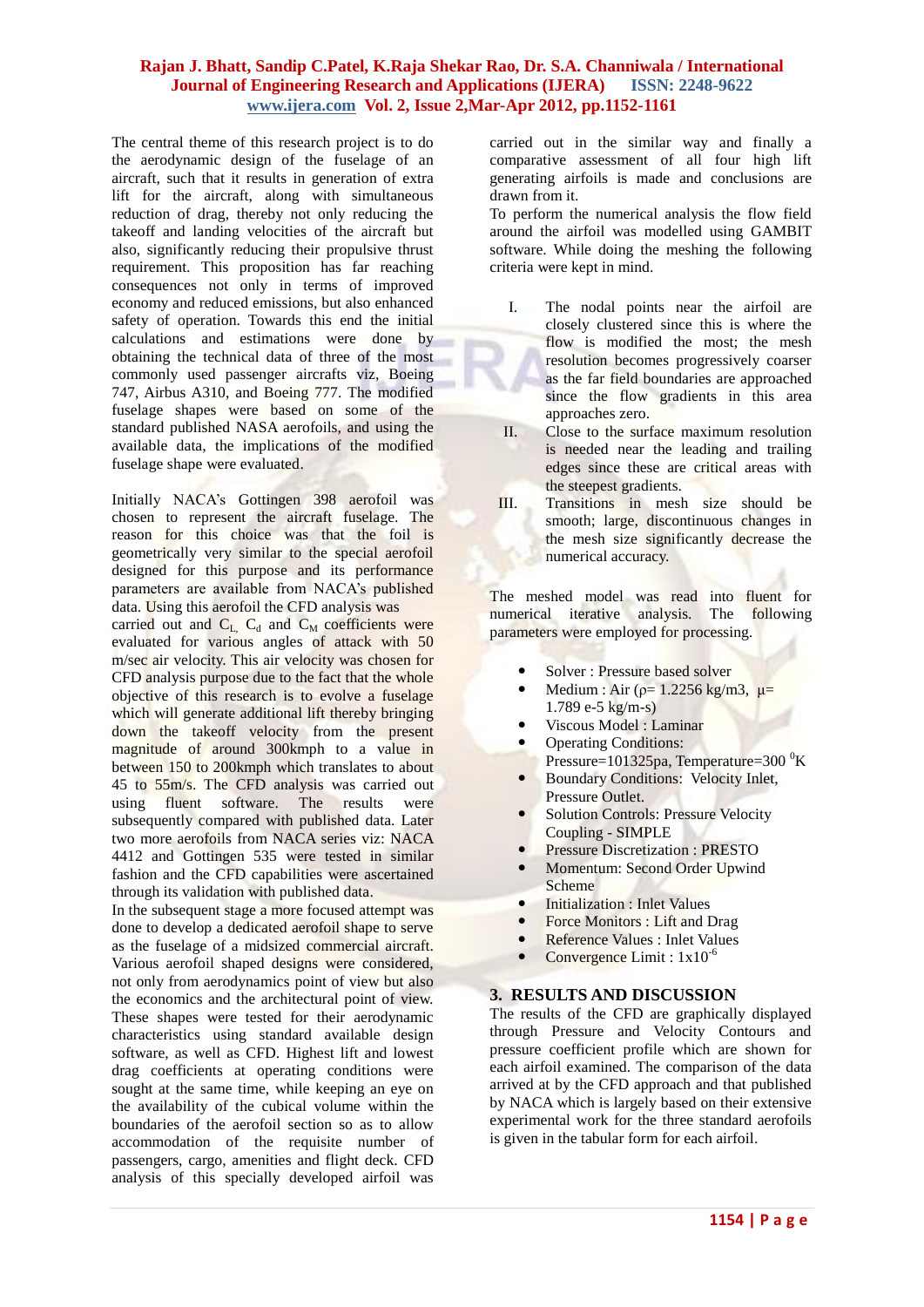#### *GOTTINGEN 398*

Gottingen 398 is one of the earliest and most used airfoil for aircraft applications especially because of the high lift it generates. It is relatively thicker and has been deployed on many civilian and military aircrafts.



Fig 1: Velocity contours around Gottingen 398 Airfoil at  $AOA=0<sup>0</sup>$ 

Figure 1 shows the velocity contours that develop around the Gottingen 398 foil. As can be seen the velocities over the hump portion of the airfoil exceed those at the lower surface by a factor of about 1.5.



Fig 2: Pressure contours around Gottingen 398 Airfoil at  $AOA=0^0$ 

Figure 2 depicts the pressure contours enveloping the Gottingen 398 airfoil. The low pressure areas above the hump coincide with the high velocity areas observed in figure 1.



Fig 3: Pressure Coefficient along the chord line for Gottingen 398 Airfoil at  $AOA=0$ <sup>0</sup>

Figure 3 shows the chord wise pressure distribution over the upper and lower surfaces of the Gottingen 398 airfoil. The upper curve corresponds to the pressure distribution on the lower surface and vice versa.

| Force vector: (1 0 0) |                   |                                                              |                |                         |                          |                      |
|-----------------------|-------------------|--------------------------------------------------------------|----------------|-------------------------|--------------------------|----------------------|
| zone name             | pressure<br>force | viscous<br>force                                             | total<br>force | pressure<br>coefficient | viscous<br>coefficient   | total<br>coefficient |
|                       | n                 | n.                                                           | n              |                         |                          |                      |
| surface               | 454.41926         | 91.290943                                                    | 545.7102       | 8.821820491             | 8.004383646              | 0.026204137          |
| net                   | 454.41926         | 91.290943                                                    | 545.7102       | 0.021820491             | 0.004383646              | 0.026204137          |
| Force vector: (0 1 0) |                   |                                                              |                |                         |                          |                      |
|                       | pressure          | viscous                                                      | total          | pressure                | viscous                  | total                |
| zone name             | force             | force                                                        | force          | coefficient             | coefficient              | coefficient          |
|                       | n.                | n.                                                           | n              |                         |                          |                      |
| surface               | 12078.427         | 8.47277986                                                   | 12078.9        |                         | 0.57998686 2.2702099e-05 | 0.58000956           |
| net                   | 12078.427         | 0.47277906                                                   | 12078.9        |                         | 0.57998686 2.2702099e-05 | 0.58000956           |
|                       |                   | Table 1: Force reports of Gottingen 398 Airfoil at $AOA=2^0$ |                |                         |                          |                      |

| <b>CFD DATA</b><br><b>ANGLE OF</b> |         |                | PUBLISHED DATA | DIFF. CFD & PUBLISHED<br><b>DATA</b> |          |           |
|------------------------------------|---------|----------------|----------------|--------------------------------------|----------|-----------|
| <b>ATTACK</b>                      | $C_{L}$ | $\mathrm{C_d}$ | $\rm C_I$      | $C_d$                                | $C_{L}$  | $C_d$     |
| $\Omega$                           | 0.450   | 0.015          | 0.42           | 0.02                                 | $+7.1\%$ | $-25.0\%$ |
| $\mathcal{D}_{\mathcal{L}}$        | 0.589   | 0.027          | 0.55           | 0.03                                 | $+7.0\%$ | $-10.3%$  |
| 4                                  | 0.759   | 0.034          | 0.74           | 0.04                                 | $+2.0%$  | $-15.0%$  |
| 6                                  | 0.916   | 0.048          | 0.88           | 0.06                                 | $+4.0\%$ | $-20.0\%$ |
| 8                                  | 1.102   | 0.055          | 1.02           | 0.08                                 | $+8.0\%$ | $-31.0\%$ |
| 10                                 | 1.248   | 0.068          | 1.15           | 0.1                                  | $+8.5%$  | $-32.0%$  |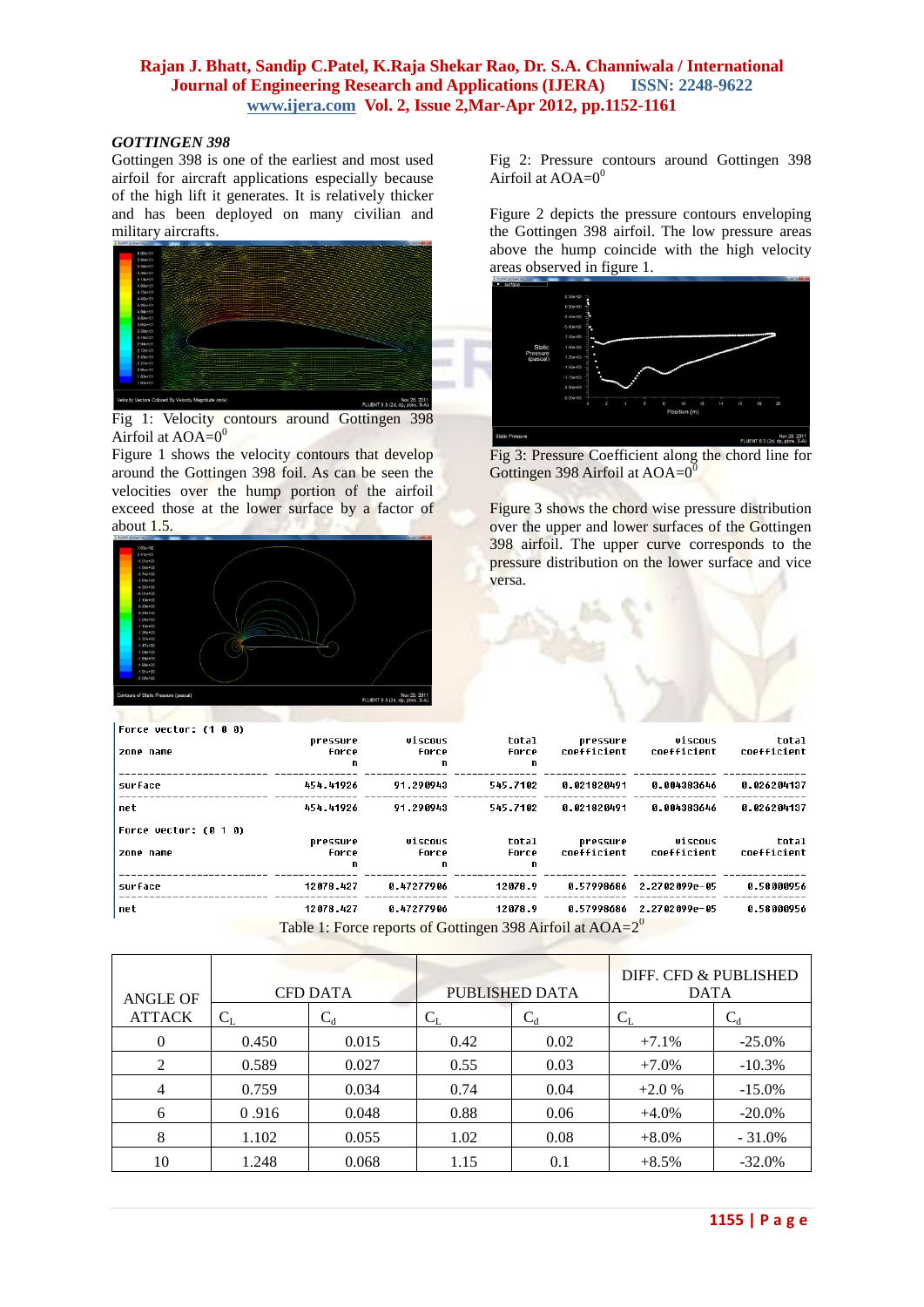| <b>I</b> 4 | 1.398 | 088 C          | 1.26 | 0.12 | $-10.9\%$ | $-26.7\%$ |
|------------|-------|----------------|------|------|-----------|-----------|
| ا 4        | 1.452 | 110<br>0. I 12 | .    | 0.14 | $+3.7%$   | $-20.0\%$ |

Table: 2. Comparison of CFD data with NACA's published data for Gottingen 398 aerofoil

Table 1 shown above is the force report generated by fluent software for Gottingen 398 airfoil at 2 degrees AOA. Force vector (1,0,0) corresponds to the drag force experienced by the airfoil where as the vector  $(0,1,0)$  depicts the value of lift.

Table 2 shows the compilation of lift and drag coefficients generated as above for all the values of angle of attack considered and also gives a comparative picture of those values with published data of the agency.

#### *NACA 4415*

NACA 4415 is also a high lift generating airfoil which has been extensively used for helicopters and wind turbine applications.



Fig 4: Velocity contours around NACA 4415 Airfoil at  $AOA=0$ <sup>0</sup>

Figure 4 shows the velocity contours around the NACA 4415 foil. As can be seen the hump portion is fairly long with gradual rise in thickness giving a fairly uniform velocity level over much of the forward part of the airfoil.



Fig 5: Pressure contours around NACA 4415 Airfoil at  $AOA=0^0$ 

Figure 5 depicts the pressure contours enveloping the NACA 4415 airfoil. The low pressure area above the hump is also rather stretched out in keeping with the profile of the airfoil.



Fig 6: Pressure Coefficient along the chord line for NACA 4415 Airfoil at  $AOA=0$ <sup>0</sup>

Figure 6 shows the chord wise pressure distribution over the upper and lower surfaces of the NACA 4415 airfoil. The fairly uniform (almost straight line) pressure curve of the upper surface correlates with the findings of the pressure distribution contours depicted in fig 5.

| Force vector: (1 0 0) |              |         |              |               |             |               |
|-----------------------|--------------|---------|--------------|---------------|-------------|---------------|
|                       | pressure     | viscous | total        | pressure      | viscous     | total         |
| zone name             | force        | force   | force        | coefficient   | coefficient | coefficient   |
|                       | n            | n       | n            |               |             |               |
| airfoil               | $-160.88613$ | ø       | $-160.88613$ | $-0.10506733$ | ø           | $-0.10506733$ |
| net                   | $-160.88613$ | 0       | $-160.88613$ | $-0.10506733$ | п           | $-0.10506733$ |
| Force vector: (0 1 0) |              |         |              |               |             |               |
|                       | pressure     | viscous | total        | pressure      | viscous     | total         |
| zone name             | force        | force   | force        | coefficient   | coefficient | coefficient   |
|                       | n            | n       | n            |               |             |               |
| airfoil               | 1890.4287    | Ø       | 1890.4287    | 1.2345519     | п           | 1.2345519     |
| net                   | 1890.4287    | Ø       | 1890.4287    | 1.2345519     | ø           | 1.2345519     |

Table 3: Force reports of NACA 4415 Airfoil at  $AOA=2^0$ 

| ANGLE OF<br><b>ATTACK</b> | CFD DATA |        | PUBLISHED DATA |        | DIFF. CFD $\&$<br>PUBLISHED DATA |        |  |
|---------------------------|----------|--------|----------------|--------|----------------------------------|--------|--|
|                           | СL       | Cd     |                | Cd     | $\cap$ I                         |        |  |
|                           | 0.369    | 0.0103 | 0.50           | 0.0080 | $-26.20%$                        | 28.75% |  |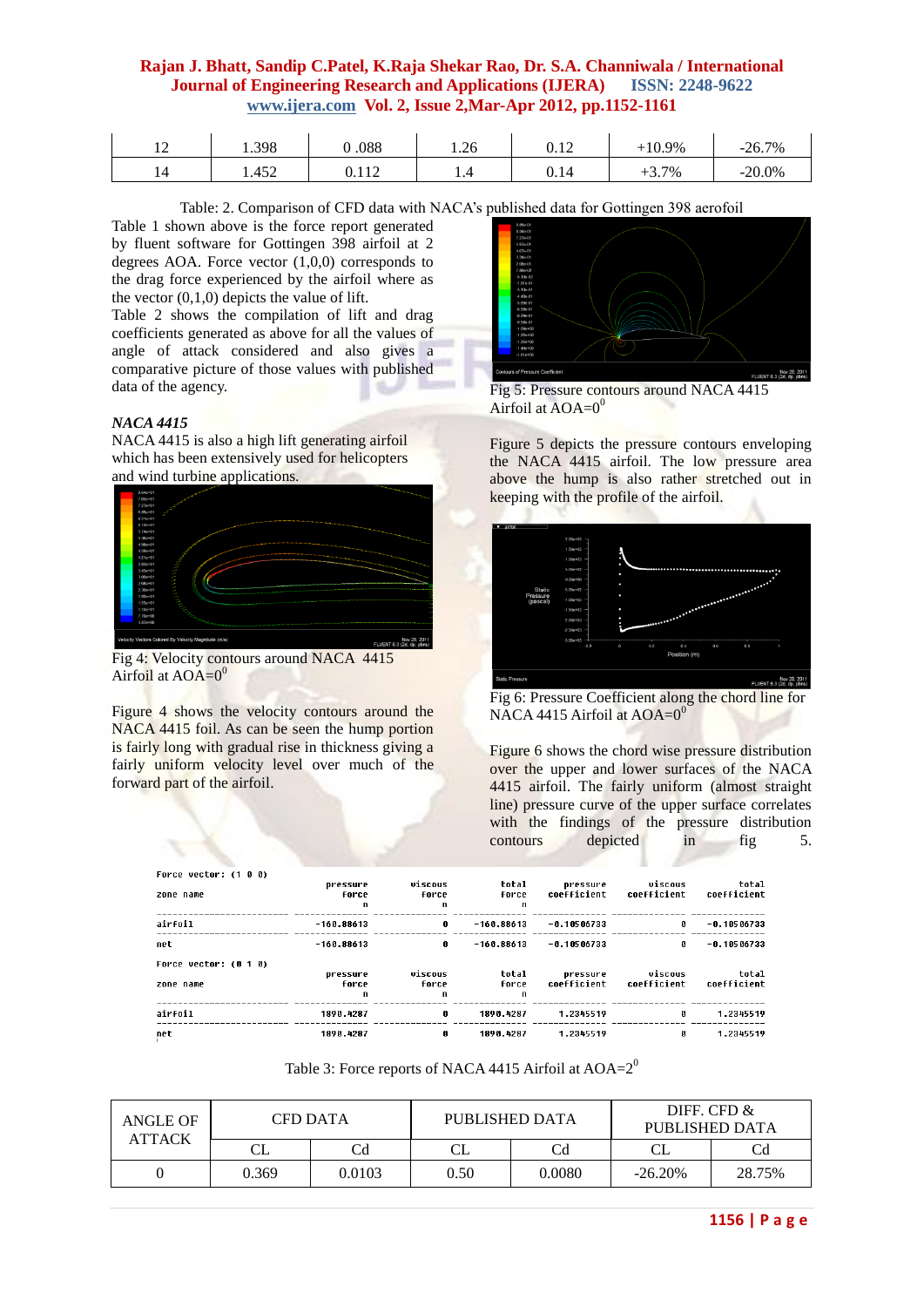| 2  | 0.435 | 0.0125 | 0.65 | 0.0100 | $-33.08\%$ | 25.00%     |
|----|-------|--------|------|--------|------------|------------|
| 4  | 0.760 | 0.0187 | 0.80 | 0.0200 | $-5.00\%$  | $-6.50\%$  |
| 6  | 0.931 | 0.0277 | 1.00 | 0.0300 | $-6.90\%$  | $-7.67\%$  |
| 8  | 1.118 | 0.0335 | 1.20 | 0.0350 | $-6.83\%$  | $-4.29\%$  |
| 10 | 1.195 | 0.0414 | 1.30 | 0.0400 | $-8.08\%$  | 3.50%      |
| 12 | 1.297 | 0.0505 | 1.40 | 0.0500 | $-7.36\%$  | 1.00%      |
| 14 | 1.378 | 0.0865 | 1.42 | 0.1000 | $-2.96%$   | $-13.50\%$ |

Table: 4. Comparison of CFD data with NACA's published data for NACA 4415 aerofoil

Table 3 shown above is the force report for NACA 4415 generated by fluent software. Since NACA 4415 is a relatively thin airfoil expectedly it gives lower values of  $C_D$  as compared to Gottingen 398 as the wave drag in this case would be lower. However this advantage is counter set by the low values of  $C_{\text{L}}$  achieved at the matching AOA.

Table 4 enlists the  $C_L$  and  $C_D$  values of NACA 4415 Airfoil at various angles of attack as derived by CFD and compares them with NACA published values for that airfoil.

#### *GOTTINGEN 535*

This NACA airfoil was also developed in mid 50`s and has found lot of applications in aviation industry due to its high lift characteristics.



Fig 7: Velocity contours around Gottingen 535 Airfoil at  $AOA=0^0$ 

Figure 7 shows the velocity contours that develop around the Gottingen 535 foil. This Velocity profile is characterised by very low values of velocity vector towards the rear end of the lower surface.



Fig 8: Pressure contours around Gottingen 535 Airfoil at  $AOA=0<sup>0</sup>$ 

Figure 8 depicts the pressure contours enveloping the Gottingen 535 airfoil.



Fig 9: Pressure Coefficient along the chord line for Gottingen 535 Airfoil at  $AOA=0^0$ 

Figure 9 shows the chord wise pressure distribution over the upper and lower surfaces of the Gottingen 535 airfoil. The prominently seen hump towards the left hand side of the upper curve corresponds to the high pressure region developed in the upwardly curving rear side of the lower surface.

| Force vector: (1 0 0) |                                                              |             |                       |                         |                         |                     |
|-----------------------|--------------------------------------------------------------|-------------|-----------------------|-------------------------|-------------------------|---------------------|
|                       | pressure                                                     | viscous     | total                 | pressure<br>coefficient | viscous<br>coefficient  | tota)<br>coefficien |
| zone name             | force<br>n                                                   | force<br>n  | force<br>$\mathbf{r}$ |                         |                         |                     |
|                       |                                                              |             |                       |                         |                         |                     |
| airfoil               | $-102.61826$                                                 | 0.97468468  | $-101.64358$          | -0 082737227            | 8.00078585144           | $-0.08195137$       |
| net                   | $-102.61826$                                                 | 0.97468468  | $-101.64358$          | $-0.082737227$          | 8.88878585144           | $-0.08195137$       |
| Force vector: (0 1 0) |                                                              |             |                       |                         |                         |                     |
|                       | pressure                                                     | viscous     | total                 | pressure                | viscous                 | tota:               |
| zone name             | force                                                        | force       | force                 | coefficient             | coefficient             | coefficien          |
|                       | n                                                            | n           | n                     |                         |                         |                     |
| airfoil               | 1535.9786                                                    | 8.836618688 | 1536.0152             |                         | 1.2384015 2.9524265e-05 | 1.23843             |
| net                   | 1535.9786                                                    | 8.836618688 | 1536.0152             | 1.2384015               | 2.9524265e-05           | 1.23843             |
|                       | Table 5: Force reports of Gottingen 535 Airfoil at $AOA=0^0$ |             |                       |                         |                         |                     |
|                       |                                                              |             |                       |                         |                         |                     |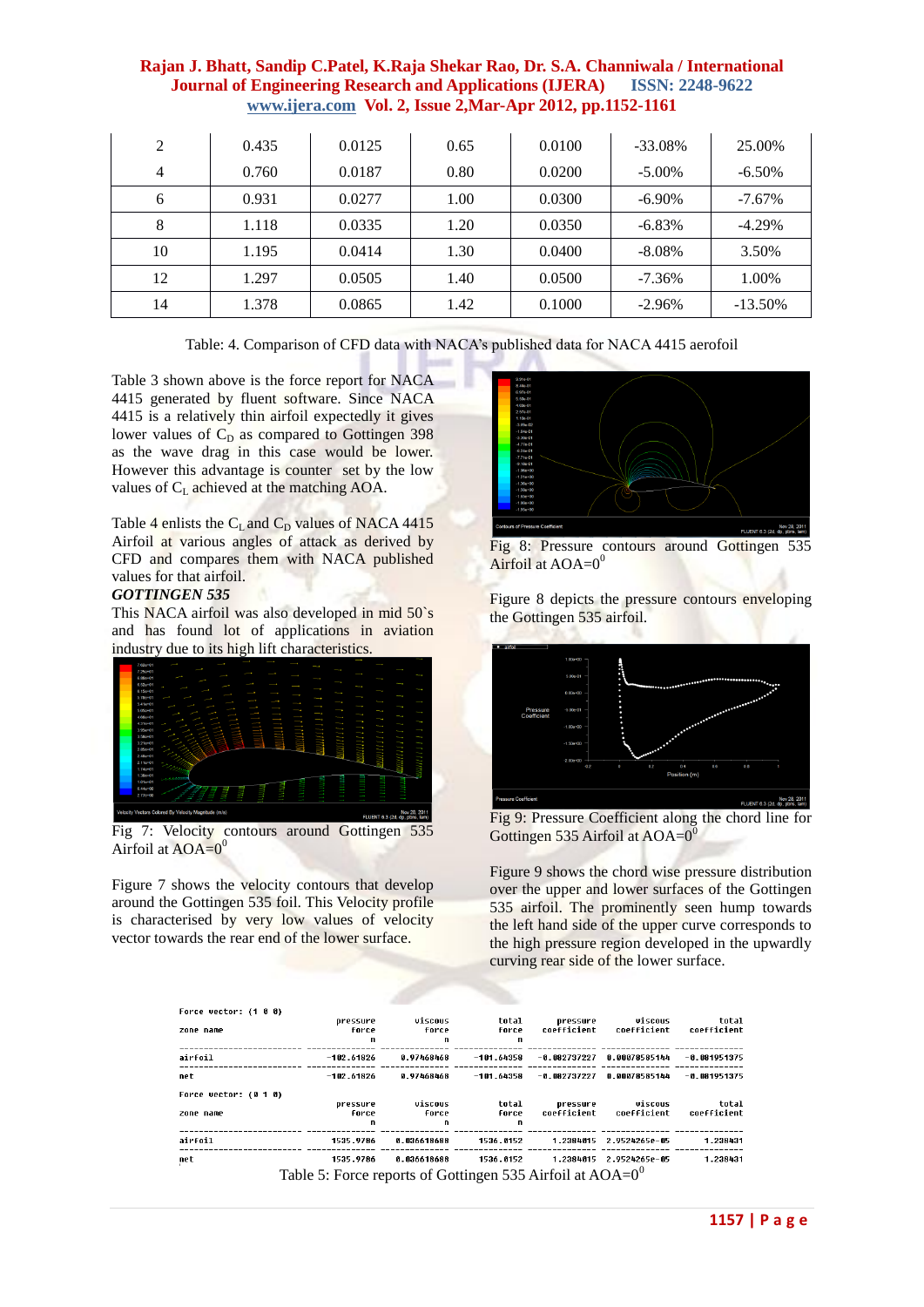| <b>ANGLE OF</b><br><b>ATTACK</b> | <b>CFD DATA</b> |                |       | PUBLISHED DATA | DIFF. CFD &<br>PUBLISHED DATA |                |
|----------------------------------|-----------------|----------------|-------|----------------|-------------------------------|----------------|
|                                  | CL              | C <sub>d</sub> | CL    | Cd             | CL                            | C <sub>d</sub> |
| $\theta$                         | 0.674           | 0.0163         | 0.750 | 0.0110         | $-10.13%$                     | 48.18%         |
| $\overline{c}$                   | 0.820           | 0.0187         | 0.960 | 0.0125         | $-14.59\%$                    | 49.60%         |
| $\overline{4}$                   | 1.007           | 0.0205         | 1.230 | 0.0150         | $-18.13%$                     | 36.67%         |
| 6                                | 1.190           | 0.0212         | 1.450 | 0.0175         | $-17.93\%$                    | 21.14%         |
| 8                                | 1.298           | 0.0246         | 1.620 | 0.0200         | $-19.88%$                     | 23.00%         |
| 10                               | 1.524           | 0.0278         | 1.780 | 0.0270         | $-14.38%$                     | 2.96%          |
| 12                               | 1.767           | 0.0332         | 1.900 | 0.0375         | $-7.00\%$                     | $-11.47%$      |
| 14                               | 1.828           | 0.0421         | 1.980 | 0.0570         | $-7.68\%$                     | $-26.14%$      |

Table:6. Comparison of CFD data with NACA's published data for GOTTINGEN 535 aerofoil

Table 5 shown above is the force report generated by fluent software. As mentioned earlier force vector  $(1,0,0)$  corresponds to the drag force experienced by the airfoil where as the vector (0,1,0) depicts the value of lift.

The lift and drag coefficients of Gottingen 535 airfoils for the angle of attack between 0 to 14 degrees at an interval of 2 degrees and the corresponding value is stated by NACA are tabulated in table 6.

As can be observed from the foregoing tables for the three NACA foils under investigation the variation between the values computed by numerical analysis and the values of lift and drag coefficient as published by NACA ranges from 2% to 25% with some exceptions. These variations can be attributed to certain assumptions made while doing the numerical analysis. Firstly the flow has been assumed to be Laminar under all circumstances. This is not true in reality. The NACA published data is largely based on large number of experiments which have been carried out by them at various facilities from time to time. Also the published data is not an outcome of just one experiment under one set of conditions but, a statistical average of various experimental results obtained under different conditions using different equipment over a period of time. Thus a certain amount of variation with the CFD results which have been obtained giving a single set of conditions to the solver can only be expected. The difference between the computed values and published values can also be attributed to the difference in Reynolds number. The values published by NACA correspond to a Reynolds number of  $3 \times 10^6$ , whereas the Reynolds number assumed for numerical solution by CFD is about 0.96 x  $10^6$ . It may be observed that the values of  $C_d$  especially at higher angles of attack are markedly lower in CFD results than in actual experiments. This is owing to

the inability of the numerical method to predict and account for flow separation that occurs towards the down stream end on the upper surface of the aerofoil.

Currently CFD is generally considered reliable only for flight regimes near cruise conditions were there is little or no separated flows and the deviations of the order of 10 to 30% are considered as reasonable[2, 9, 10].

Thus the present results being in reasonable agreement with each other for all practical purpose the CFD results and the methodology adopted as well as the boundary conditions employed may be treated as valid.

## **HLF Airfoil**

Unlike the previously considered airfoils which have been developed to be used as wings or blades, the HLF airfoil has been developed with the objective of deploying it as a fuselage of an aircraft. This entails a trade off between various conflicting requirements; firstly the thickness has to be adequate to create enough cubical volume within the contours of the airfoil to accommodate the desired passenger and cargo capacities. Also the aerodynamic essentials viz: maximum lift and minimum drag have to be strived for along with ergonomic and architectural requirements. The provision for accommodating flight deck as well as avionics and control systems has also to be made. The airfoil so developed meeting the conflicting requirements has been designated as HLF(High Lift Generating Fuselage) aerofoil. This high lift generating airfoil was numerically analysed in a similar way as described earlier in case of other airfoils.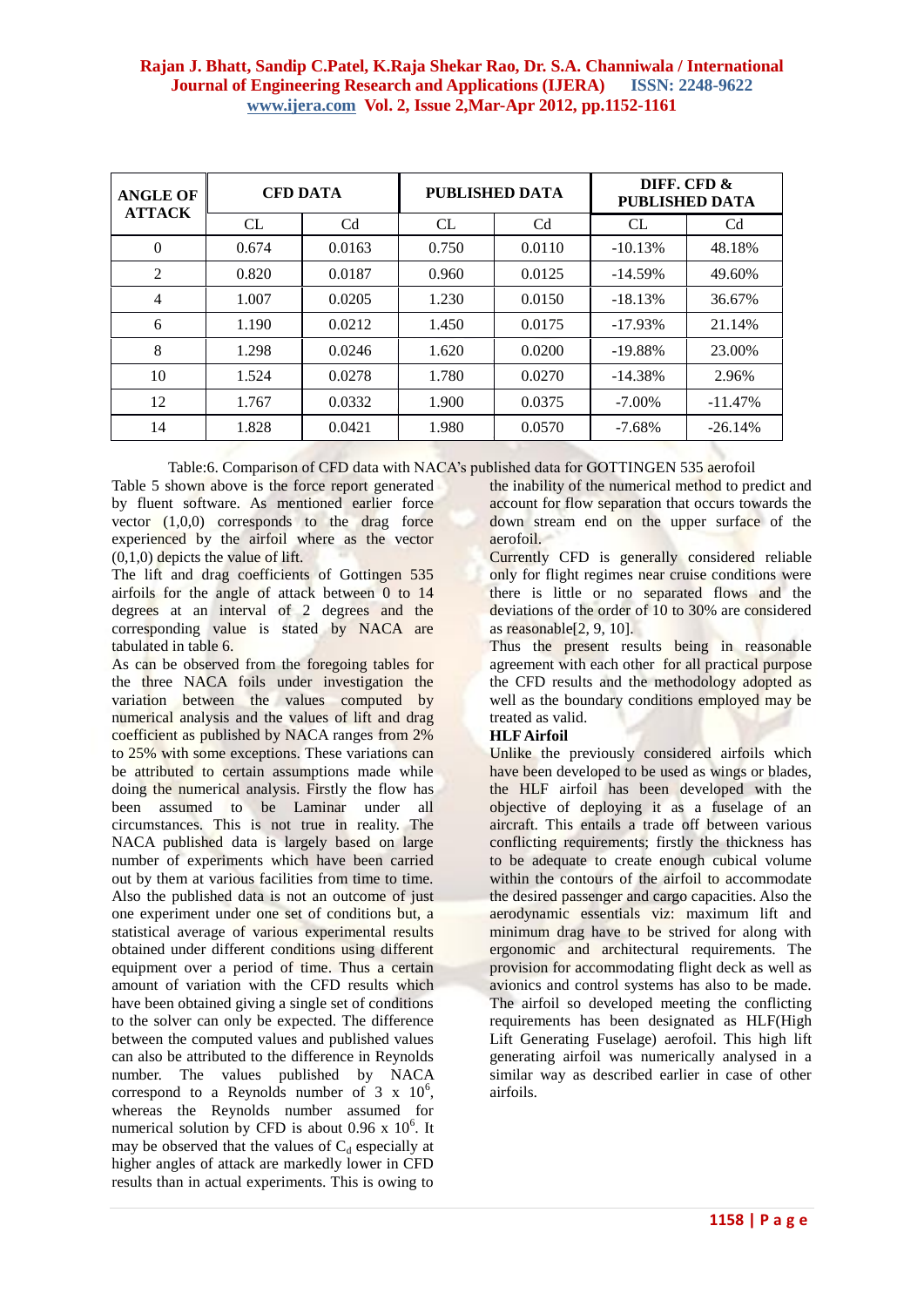

Fig 10: Velocity contours around HLF Airfoil at  $A\overline{O}A=0^0$ 

Figure 10 shows the velocity contours that develop around the HLF airfoil. As can be seen the velocities over the hump portion of the airfoil are substantially higher than those on the lower surface with maximum values exceeding those at the lower surface by a factor as high as  $2.0$ .



Fig 11: Pressure contours around HLF Airfoil at  $AOA=0<sup>0</sup>$ 

Figure 11 depicts the pressure contours enveloping the HLF airfoil. Predictably the low pressure areas above the hump coincide with the high velocity areas observed in figure 11 but the pressure contours are much gradual in nature in keeping with smoothness of the contours.



Fig 12: Pressure Coefficient along the chord line for HLF Airfoil at  $AOA=0^0$ 

Figure 12 shows the chord wise pressure distribution over the upper and lower surfaces of the HLF airfoil. The uniform high pressure over the lower surface and significantly steep but smooth pressure gradient over the upper surface explains the high lift generated by this airfoil.

| Force vector: (1 0 0) |                   |                  |                |                         |                        |                      |
|-----------------------|-------------------|------------------|----------------|-------------------------|------------------------|----------------------|
| zone name             | pressure<br>force | viscous<br>Force | total<br>force | pressure<br>coefficient | viscous<br>coefficient | total<br>coefficient |
|                       | n                 | n.               | n              |                         |                        |                      |
| airfoil               | 1.742416          | 8.33591892       | 2.0783349      | 0.0014048201            | 0.0002708341           | 8.0016756542         |
| net                   | 1.742416          | 8.33591892       | 2.0783349      | 0.0014048201            | 8.8882788341           | 8.8816756542         |
| Force vector: (0 1 0) |                   |                  |                |                         |                        |                      |
| zone name             | pressure<br>force | viscous<br>force | total<br>force | pressure<br>coefficient | viscous<br>coefficient | total<br>coefficient |
|                       | n                 | n                | n              |                         |                        |                      |
| airfoil               | 877.75429         | 0.0017380037     | 877.75603      | 0.70768801              | 1.4012627e-06          | 0.70768941           |
| net                   | 877.75429         | 8.8817388837     | 877.75603      | 8.78768881              | 1.4012627e-06          | 8.78768941           |

Table 7: Force reports of HLF Airfoil at  $AOA=0^0$ 

| <b>ANGLE OF</b> | <b>CFD DATA</b> |                   |  |
|-----------------|-----------------|-------------------|--|
| <b>ATTACK</b>   | CL.             | Cd                |  |
| 0               |                 | 0.707610.00167868 |  |
| $\mathfrak{D}$  | 0.9587          | 0.0023499         |  |
| 4               | 1.2054          | 0.0033566         |  |
| 6               | 1.4521          | 0.0044298         |  |
| 8               | 1.6708          | 0.0067398         |  |
| 10              | 1.9035          | 0.006779          |  |
| 12              | 2.107           | 0.0082801         |  |
| 14              | 2.2762          | 0.010381          |  |

Table 7 shown above is the force report of the HLF airfoil. The high values of lift with low values of

Table:8. Tabulation of lift and drag coefficients of HLF aerofoil for various angles of attack.

drag can be conspicuously observed from the force report.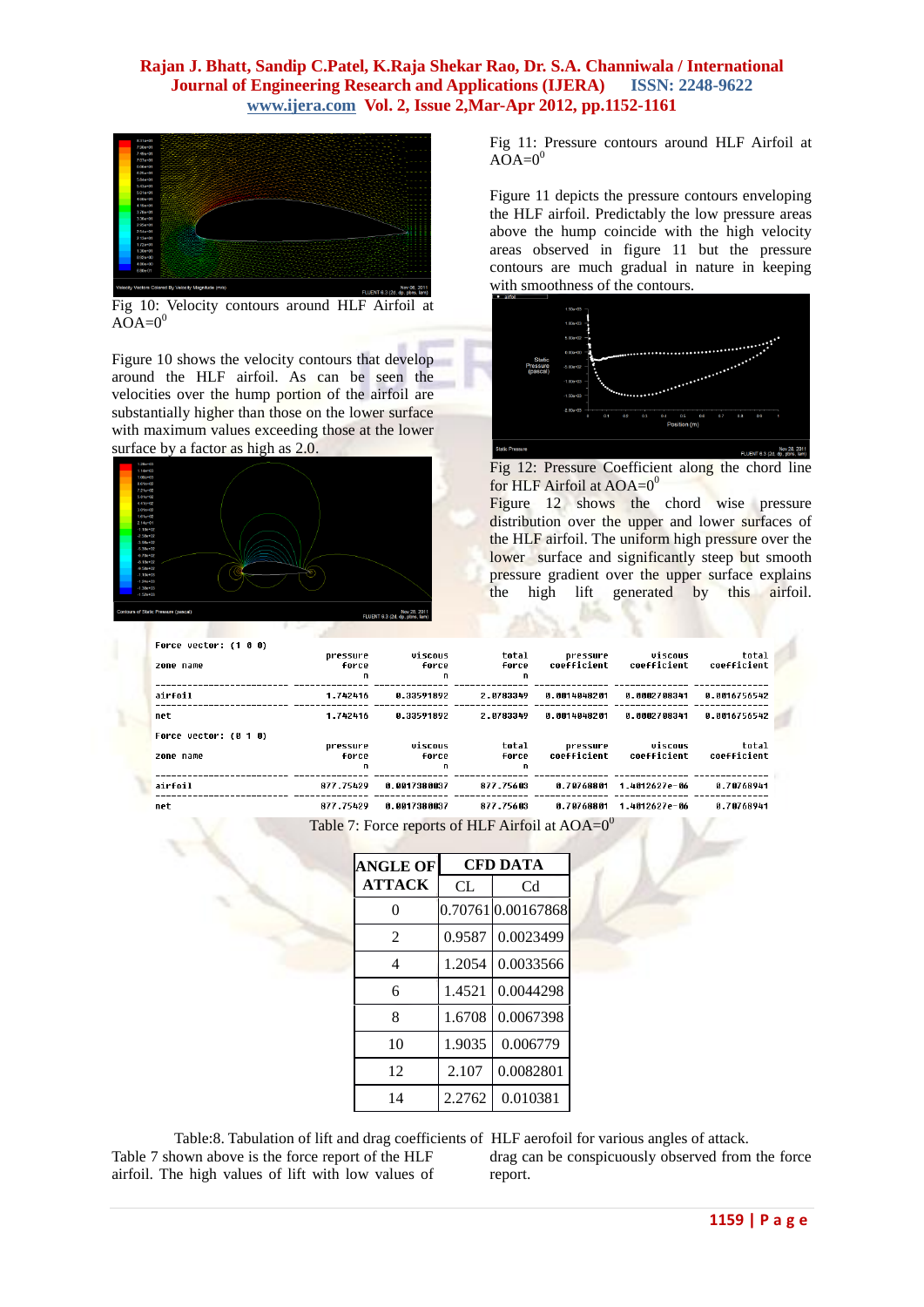Table 8 above shows the values of  $C_L$  and  $C_D$  of HLF airfoil at various angles of attack as derived through CFD approach.

The comparative findings of the lift and drag characteristics of all the four airfoils viz: Gottingen

398, NACA 4415, Gottingen 535 and specially developed HLF airfoil, at various angles of attack, as found by numerical method have been graphically demonstrated in figures 13 & 14 respectively.





#### **DISCUSSION**

The graphs above show the well established trend that the lift and the drag coefficients increase with the angle of attack [14, 15]. Since the curves for both NACA as well as HLF airfoil show continuous increase and no dropping in values of  $C_{\text{L}}$  it can be stated with certainty that the critical value of AOA is beyond 12 degrees which is the limit up to which the experimental work has been done in this case. This can be justified by the fact that the airfoil shapes are being investigated for fuselage application and so inclination beyond this would be impractical. Thus the stalling

phenomenon which gives rise to reduction in  $C_L$ and dramatic rise in  $C_D$  is not observed in these graphs.

It is also obvious from the results obtained that the HLF aerofoil has superior characteristics in terms